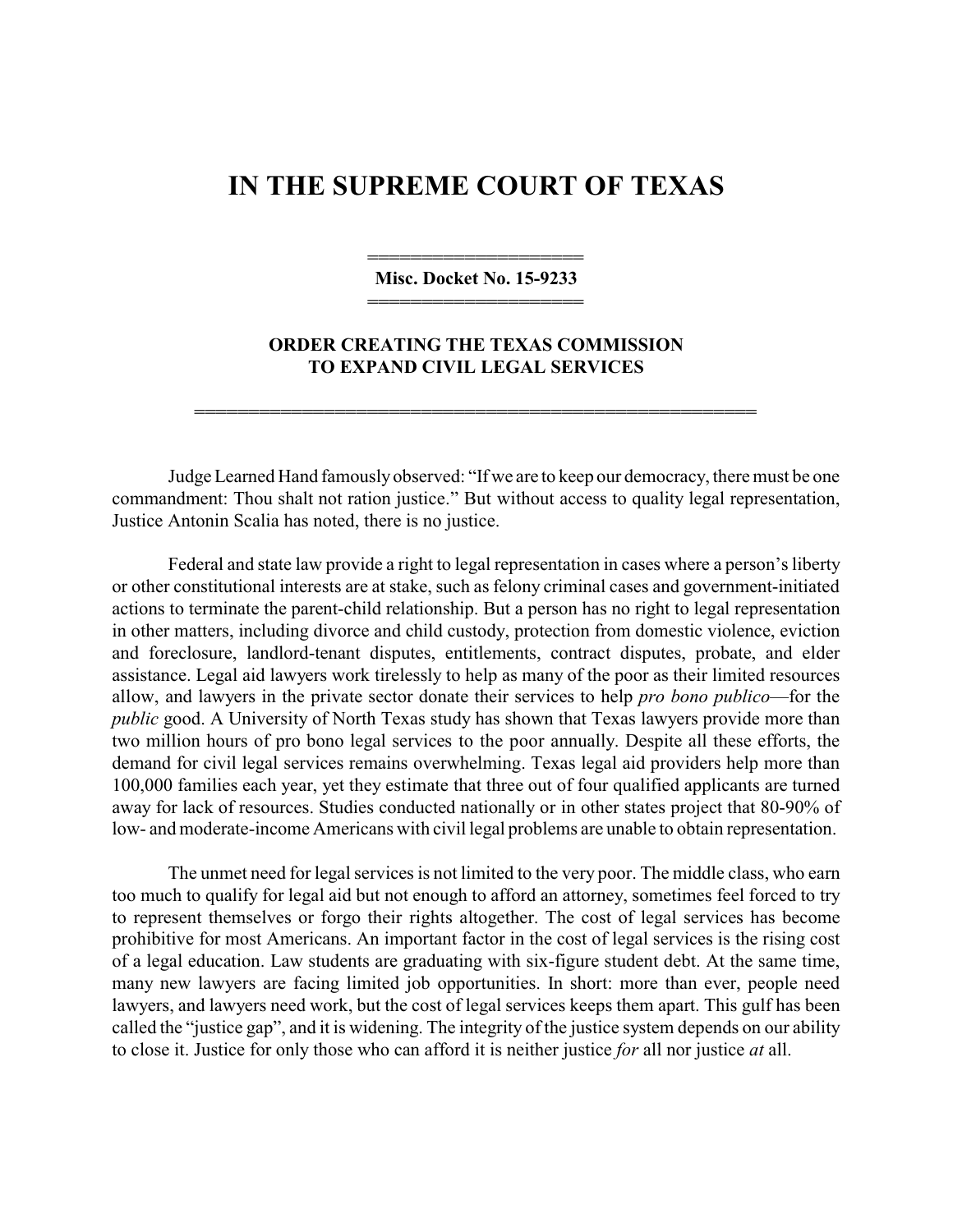States, bar associations, and commentators have proposed various reforms, which the American Bar Association Commission on the Future of Legal Services has been studying. A Texas Commission to Expand Civil Legal Services is needed to study and recommend ways to close the justice gap in Texas.

It is therefore ORDERED:

The Commission to Expand Civil Legal Services is created.

The mission of the Commission is to gather information on initiatives and proposals to expand the availability of civil legal services to low- and middle-income Texans, to evaluate that information, and to recommend to the Supreme Court of Texas ways to accomplish that expansion.

The following are appointed members of the Commission:

| S. Jack Balagia Jr.        | Dallas      | Hon. Ann Crawford McClure | El Paso    |
|----------------------------|-------------|---------------------------|------------|
| Hon. Jane Bland            | Houston     | F. Scott McCown           | Austin     |
| Faye M. Bracey             | San Antonio | Chris Nickelson           | Fort Worth |
| Darby Dickerson            | Lubbock     | Harry M. Reasoner         | Houston    |
| William Royal Furgeson Jr. | Dallas      | Hon. Lee H. Rosenthal     | Houston    |
| Eden Harrington            | Austin      | Charles W. Schwartz       | Houston    |
| Angelica Maria Hernandez   | Houston     | Frank E. Stevenson II     | Dallas     |
| Wallace B. Jefferson       | Austin      | William O. Whitehurst Jr. | Austin     |
| Joseph C. Matta            | Houston     | Kennon L. Wooten          | Austin     |

Wallace B. Jefferson is appointed Chair of the Commission.

The Court's liaison to the Commission is Chief Justice Nathan L. Hecht. The Court's staff representatives are Nina Hess Hsu, general counsel; Martha Newton, rules attorney; and Osler McCarthy, staff attorney for public information. The Office of Court Administration will provide administrative assistance.

The Commission will submit its first report to the Court by November 1, 2016.